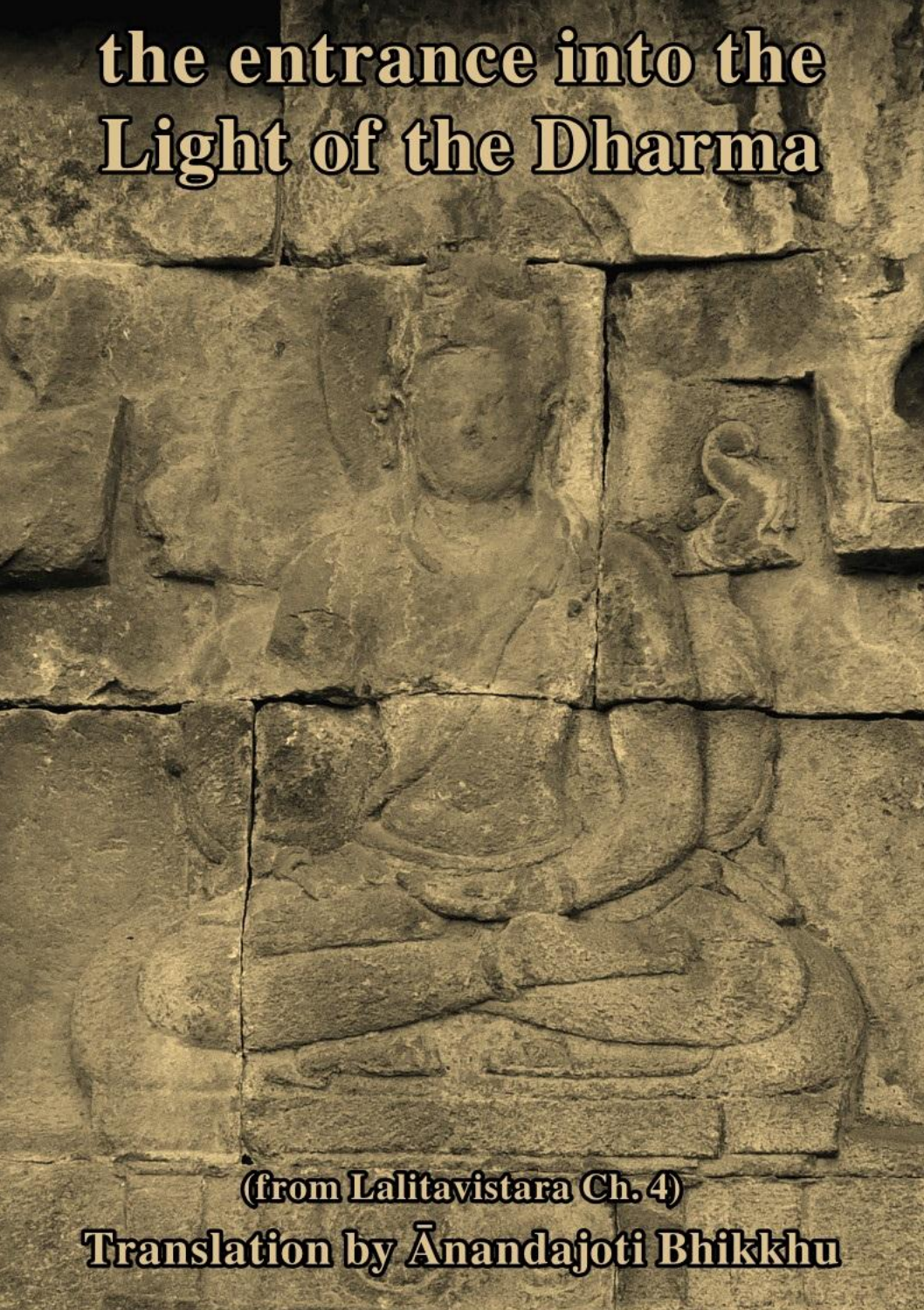### **Entrance into the Light of the Dharma (Dharmāloka-Mukhaṁ)** *(from Lalitavistara, Ch. 4)*

#### **Translation by Ānandajoti Bhikkhu<sup>1</sup>**

*The setting is in the Tuṣita Heaven before our Bodhisattva descends into the womb of Queen Māyādevī. These 108 teachings constitute the*  last teachings he gives to the assembled gods before he makes the *descent. The teaching is said to be given by all Bodhisattvas before they begin their final life.* 

Then the Bodhisattva addressed that great assembly of gods (in Tuṣita Heaven) again, saying: Now then, Sirs, listen, during the descent (into the womb), to the 'Entrance into the Light of the Dharma' which delights the gods, which is spoken by the Bodhisattvas to the gods:

This, Sirs, is the one hundred and eight<sup>2</sup> (constituting) the Entrance into the Light of the Dharma, which, invariably, the Bodhisattva, at the time of the descent (into the womb), will reveal to the assembly of the gods.

Which one hundred and eight?

They are:

 $\overline{a}$ 

{1} Sirs, the faith entrance into the light of the Dharma opens the way to unbroken intention,

{2} the confidence entrance into the light of the Dharma opens the way to an undisturbed and clear mind,

<sup>1</sup> Special thanks to Mike Cross for going through this and making many corrections and suggestions for improvement.

<sup>2</sup> In fact it appears in the Sanskrit, Tibetan and Chinese versions of this collection there are always 109 entrances mentioned. 108 was, however, an auspicious number.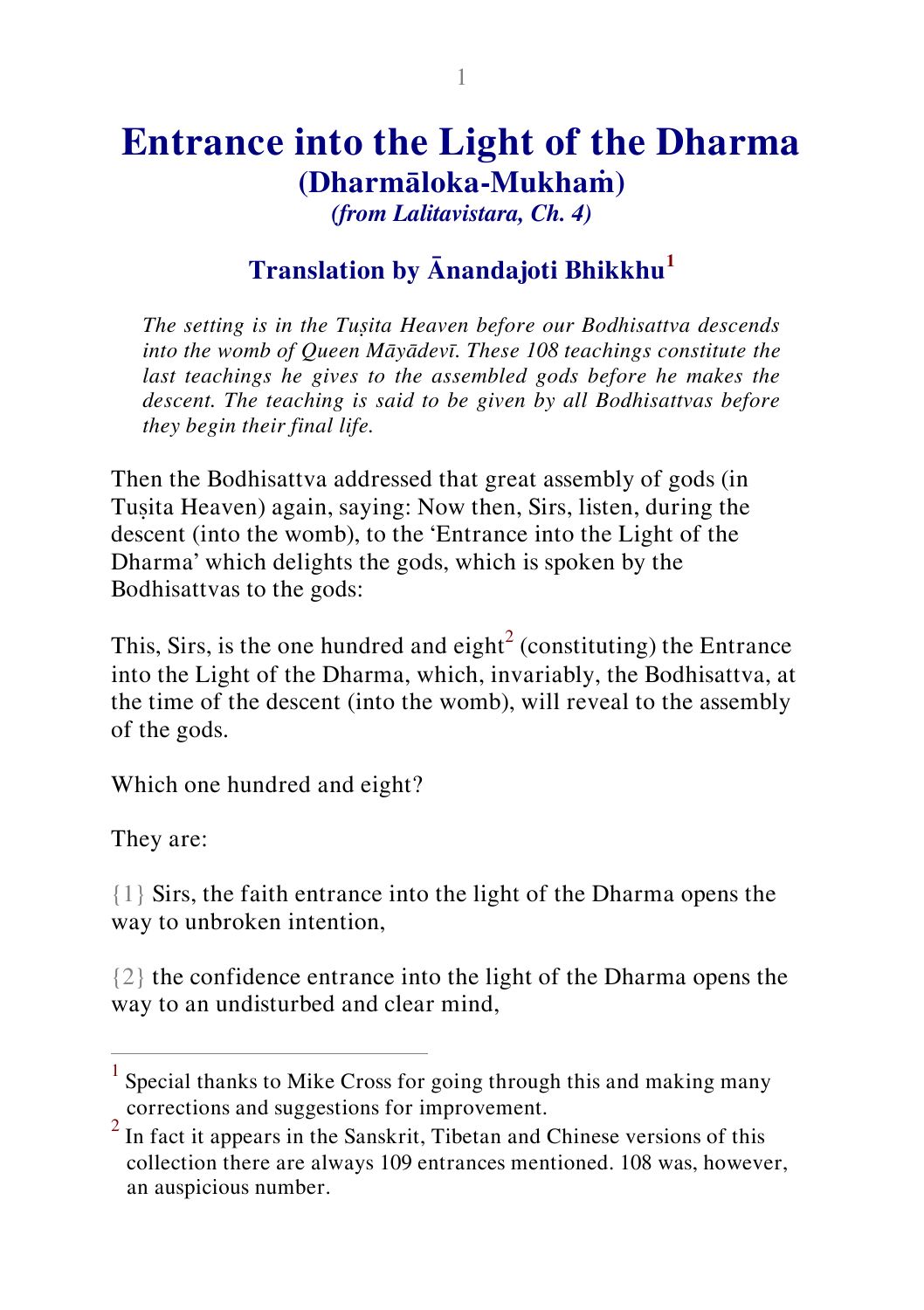{3} the rejoicing entrance into the light of the Dharma opens the way to clarity,

{4} the joy entrance into the light of the Dharma opens the way to purification of mind,

#### **Three Restraints**

{5} the restraint of body entrance into the light of the Dharma opens the way to purification of the three bodies,

{6} the restraint of speech entrance into the light of the Dharma opens the way to avoiding the four faults of speech,

{7} the restraint of mind entrance into the light of the Dharma opens the way to abandoning avarice, ill-will and wrong view,

#### **Six Recollections**

{8} the recollection of the Buddha entrance into the light of the Dharma opens the way to purification of the vision of the Buddha,

{9} the recollection of the Dharma entrance into the light of the Dharma opens the way to purification of Dharma instruction,

{10} the recollection of the Saṅgha entrance into the light of the Dharma opens the way to proceeding systematically,

{11} the recollection of liberality entrance into the light of the Dharma opens the way to letting go of all attachments,

{12} the recollection of virtue entrance into the light of the Dharma opens the way to fulfilment of aspirations,

{13} the recollection of the gods entrance into the light of the Dharma opens the way to the noblest mind state,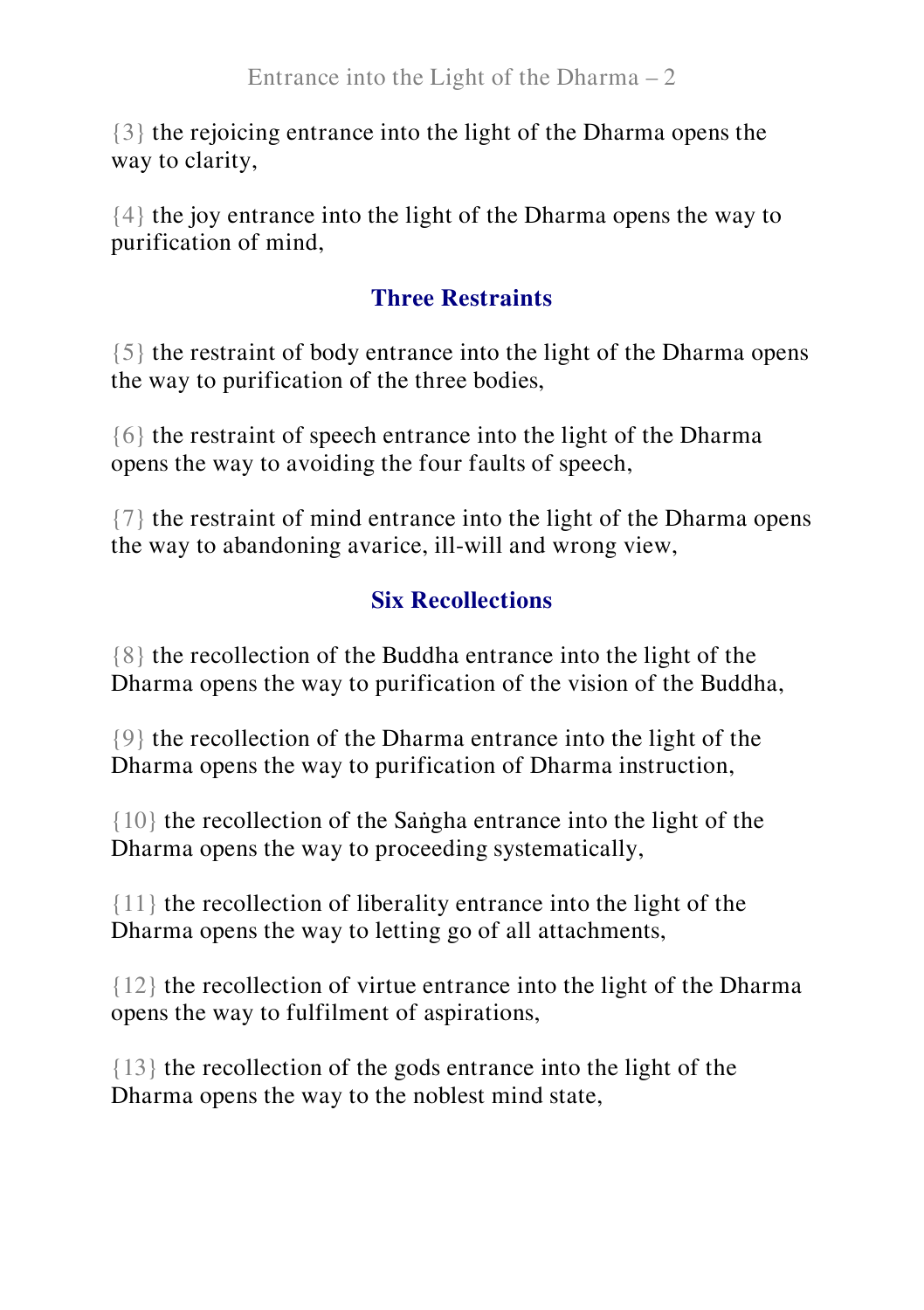#### **Four Spiritual States**

{14} the friendliness entrance into the light of the Dharma opens the way to the surpassing of meritorious actions based on any material (gifts),

{15} the kindness entrance into the light of the Dharma opens the way to supreme non-violence,

{16} the gladness entrance into the light of the Dharma opens the way to the removal of all displeasure,

{17} the equanimity entrance into the light of the Dharma opens the way to disgust with sensual pleasures,

#### **Four Investigations**

{18} the investigation into impermanence entrance into the light of the Dharma opens the way to the surmounting of passion for the sensual, form and formless (worlds),

{19} the investigation into suffering entrance into the light of the Dharma opens the way to destruction of aspirations (for worldly things),

{20} the investigation into non-self entrance into the light of the Dharma opens the way to non-fixation on the self,

{21} the investigation into the peace (of *nibbāna*) entrance into the light of the Dharma opens the way to not being inflamed with affection,

{22} the shame entrance into the light of the Dharma opens the way to inner peace,

{23} the conscience entrance into the light of the Dharma opens the way to external supreme peace,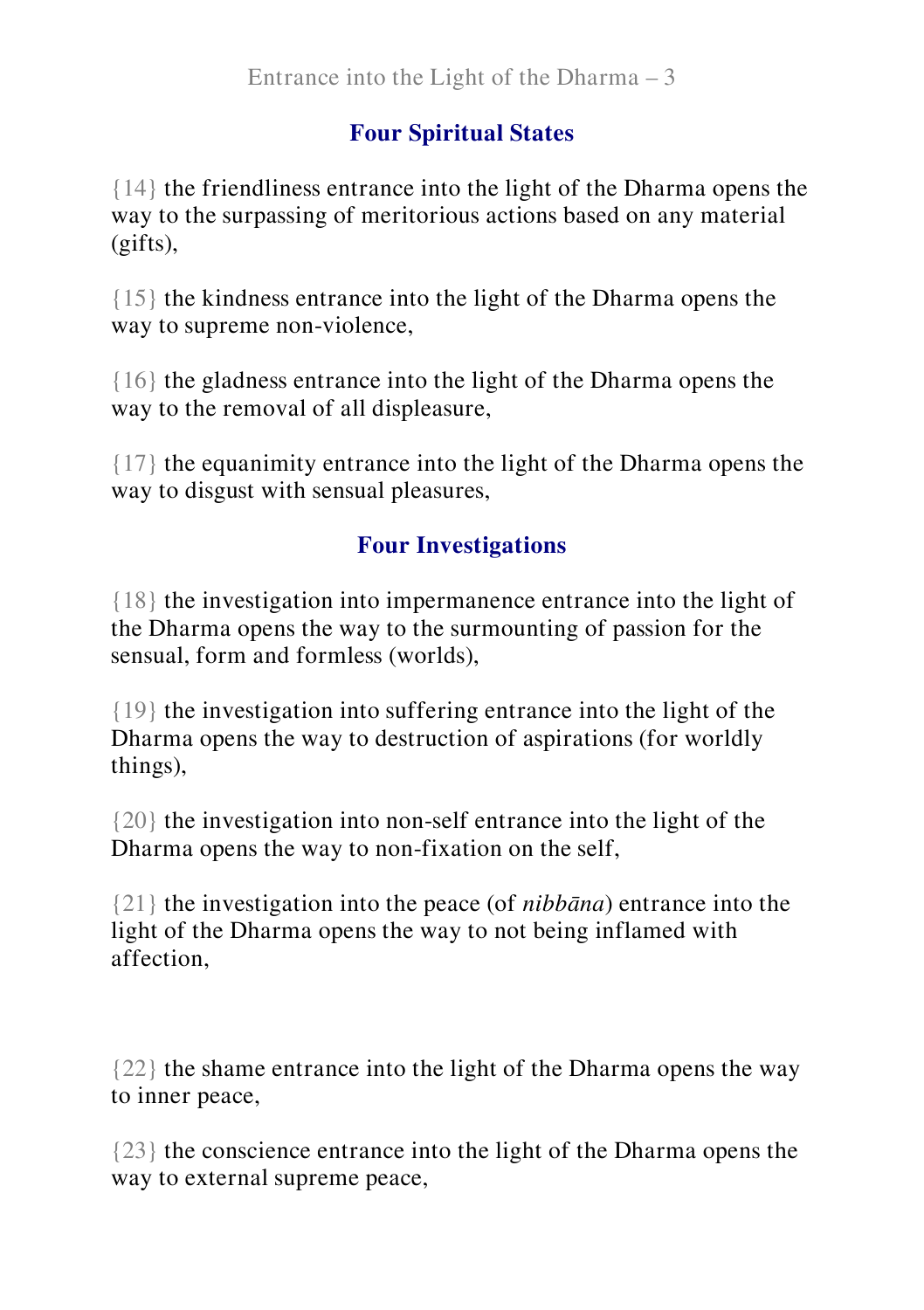{24} the truth entrance into the light of the Dharma opens the way to non-deception of gods and men,

{25} the reality entrance into the light of the Dharma opens the way to non-deception of the self,

{26} the living by Dharma entrance into the light of the Dharma opens the way to refuge in the Dharma,

{27} the three goings-for-refuge entrance into the light of the Dharma opens the way to overcoming the three downfalls,

{28} the gratitude entrance into the light of the Dharma opens the way to the non-destruction of the roots of wholesomeness,

{29} the gratefulness entrance into the light of the Dharma opens the way to consideration of others,

#### **Four Knowledges**

{30} the knowledge of self entrance into the light of the Dharma opens the way to the non-exaltation of oneself,

{31} the knowledge of beings entrance into the light of the Dharma opens the way to non-belittling<sup>3</sup> of others,

{32} the knowledge of the Dharma entrance into the light of the Dharma opens the way to practising in accordance with Dharma,

{33} the knowing the right time entrance into the light of the Dharma opens the way to unfailing insight,

{34} the humility entrance into the light of the Dharma opens the way to fulfilment of knowledge,

 $\overline{a}$ 

<sup>3</sup> I think we must take it that *apatsamāna* = *avamāna*.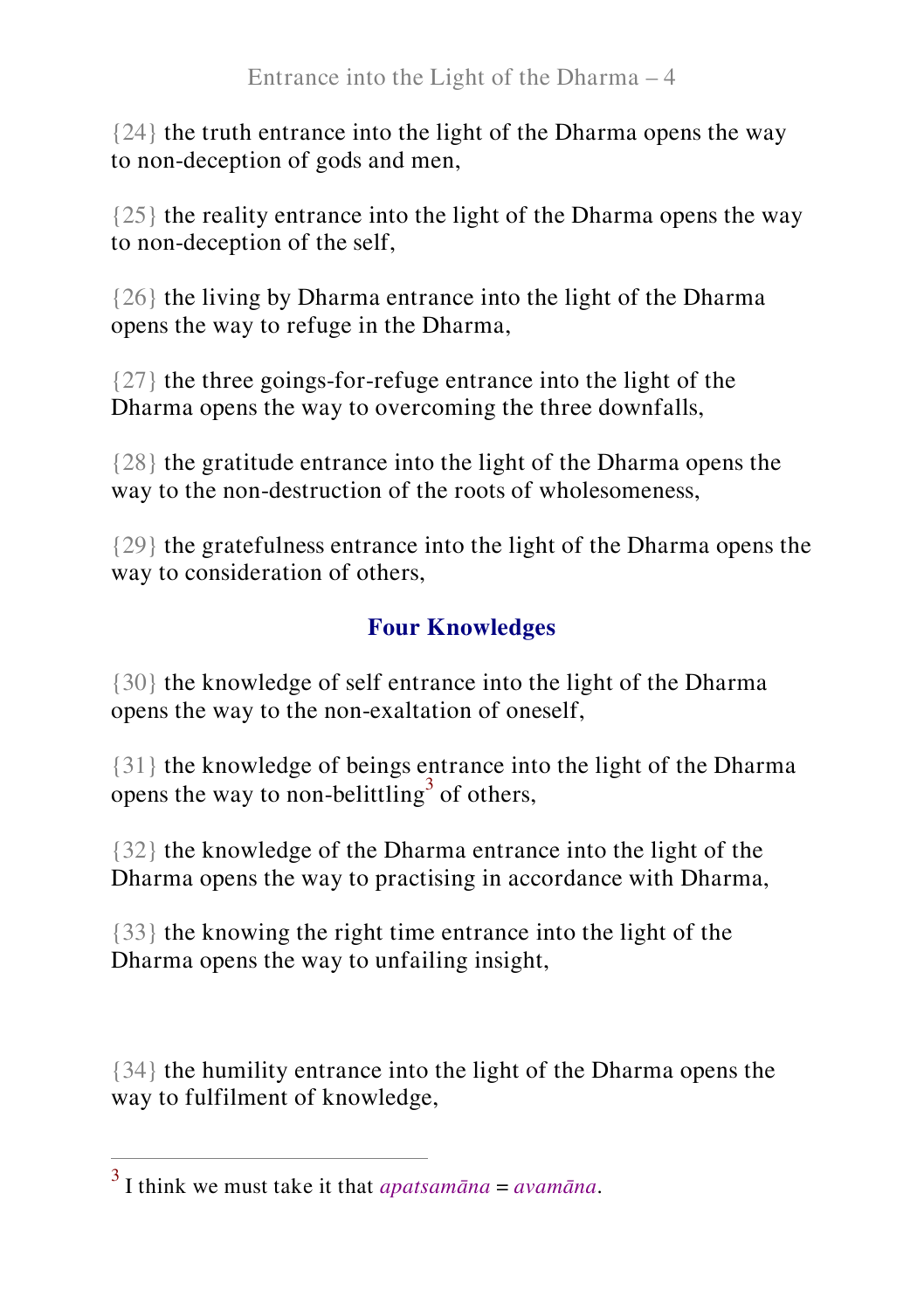{35} the unobstructed mind entrance into the light of the Dharma opens the way to protection of oneself and others,

{36} the lack of enmity entrance into the light of the Dharma opens the way to lack of repentance,

{37} the resolution entrance into the light of the Dharma opens the way to a supreme lack of doubt,

{38} the investigation into the unattractive entrance into the light of the Dharma opens the way to abandoning thoughts of sensual pleasure,

{39} the good-will entrance into the light of the Dharma opens the way to abandoning thoughts of ill-will,

{40} the lack of delusion entrance into the light of the Dharma opens the way to the extinction of all lack of knowledge,

{41} the wish for Dharma entrance into the light of the Dharma opens the way to taking refuge in the (true) meaning,

{42} the desire for Dharma entrance into the light of the Dharma opens the way to acquisition of light,

{43} the desire for learning entrance into the light of the Dharma opens the way to wise investigation of the Dharma,

{44} the right application entrance into the light of the Dharma opens the way to the right practice,

{45} the full knowledge of mind and bodily-form entrance into the light of the Dharma opens the way to overcoming all obstructions,

{46} the appearance of the (right) view about roots entrance into the light of the Dharma opens the way to the acquisition of the resolution on knowledge,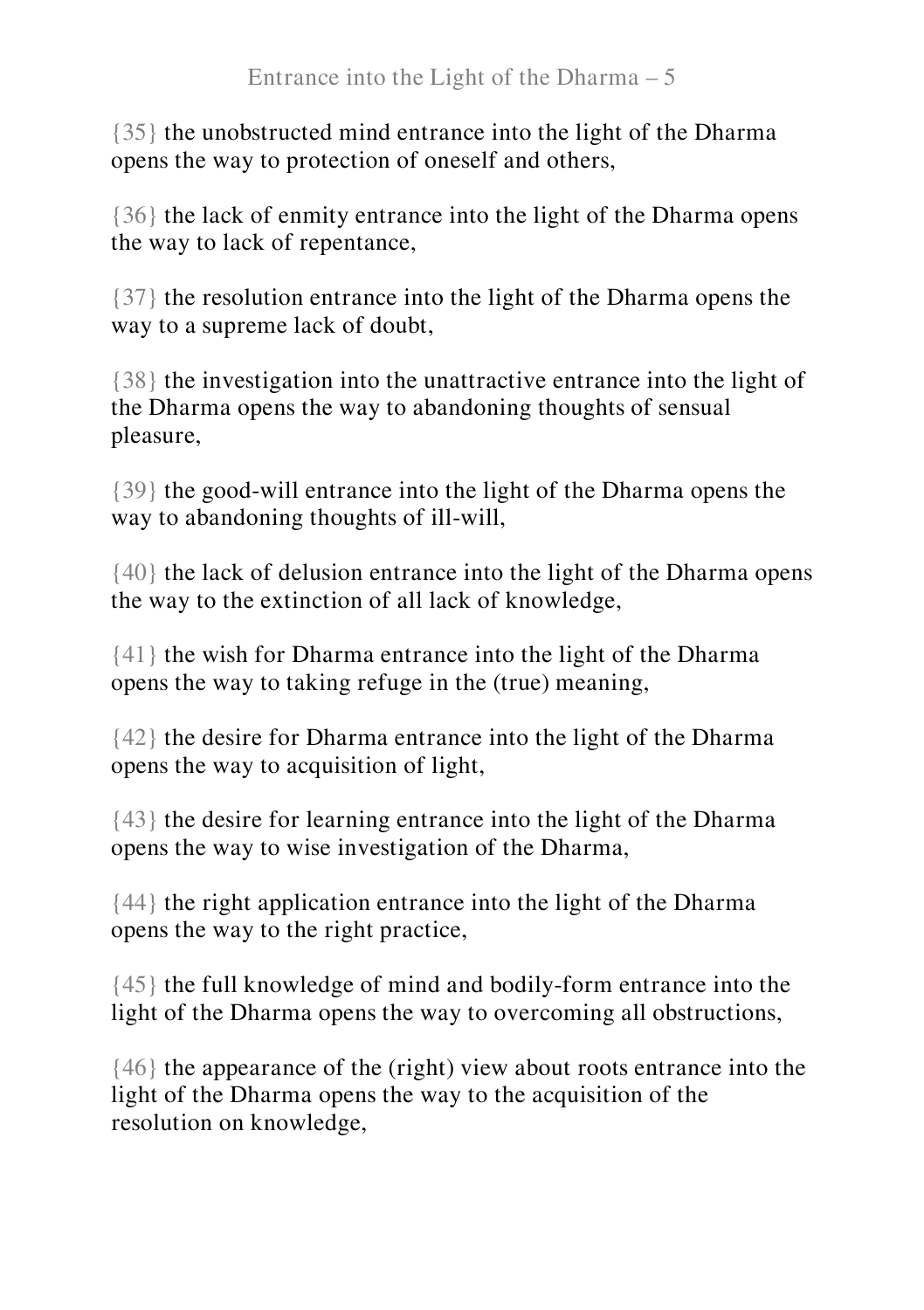{47} the abandonment of affection and repulsion entrance into the light of the Dharma opens the way to neither elation nor depression,

{48} the skill in the components (of mind and bodily-form) entrance into the light of the Dharma opens the way to full knowledge of suffering,

{49} the impartiality towards elements entrance into the light of the Dharma opens the way to the abandoning of the arising (of suffering),

{50} the withdrawal from the sense-spheres entrance into the light of the Dharma opens the way to development of the path,

{51} the receptivity to non-arising entrance into the light of the Dharma opens the way to witnessing cessation oneself,

## **The Thirty-Seven Things on the Side of Awakening**

#### **The Four Recollections**

{52} the recollection of the body entrance into the light of the Dharma opens the way to bodily seclusion,

{53} the recollection of feelings entrance into the light of the Dharma opens the way to the calming down of all feelings,

{54} the recollection of the mind entrance into the light of the Dharma opens the way to investigation of the delusory mind,

{55} the recollection of the way things are entrance into the light of the Dharma opens the way to knowledge of freedom from darkness,

#### **The Four Strivings**

{56} the four right strivings entrance into the light of the Dharma opens the way to the abandonment of all unwholesome things, and the fulfilment of all wholesome things,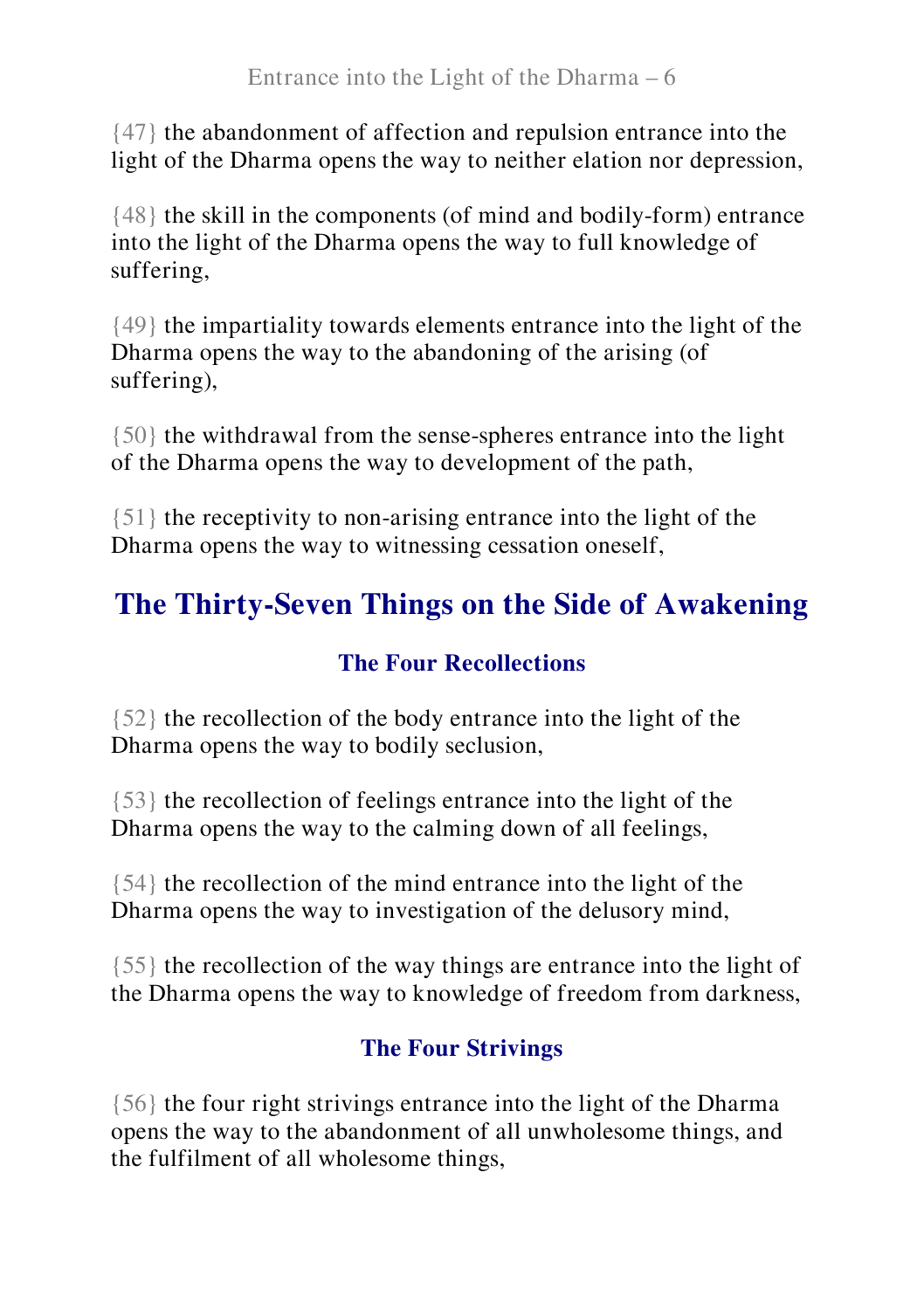#### **The Four Bases of Spiritual Power**

{57} the four bases of spiritual power entrance into the light of the Dharma opens the way to lightness of body and mind.

#### **The Five Faculties**

{58} the faculty of faith entrance into the light of the Dharma opens the way to not needing to being guided by others,

{59} the faculty of energy entrance into the light of the Dharma opens the way to knowledge of full consideration,

{60} the faculty of mindfulness entrance into the light of the Dharma opens the way to actions that are well-performed,

{61} the faculty of concentration entrance into the light of the Dharma opens the way to liberation of mind,

{62} the faculty of wisdom entrance into the light of the Dharma opens the way to knowledge of investigation,

#### **The Five Strengths**

{63} the strength of faith entrance into the light of the Dharma opens the way to overcoming the strength of Māra,

{64} the strength of energy entrance into the light of the Dharma opens the way to not turning back,

{65} the strength of mindfulness entrance into the light of the Dharma opens the way to not being led astray,

{66} the strength of concentration entrance into the light of the Dharma opens the way to the abandonment of all thoughts,

{67} the strength of wisdom entrance into the light of the Dharma opens the way to not being bewildered,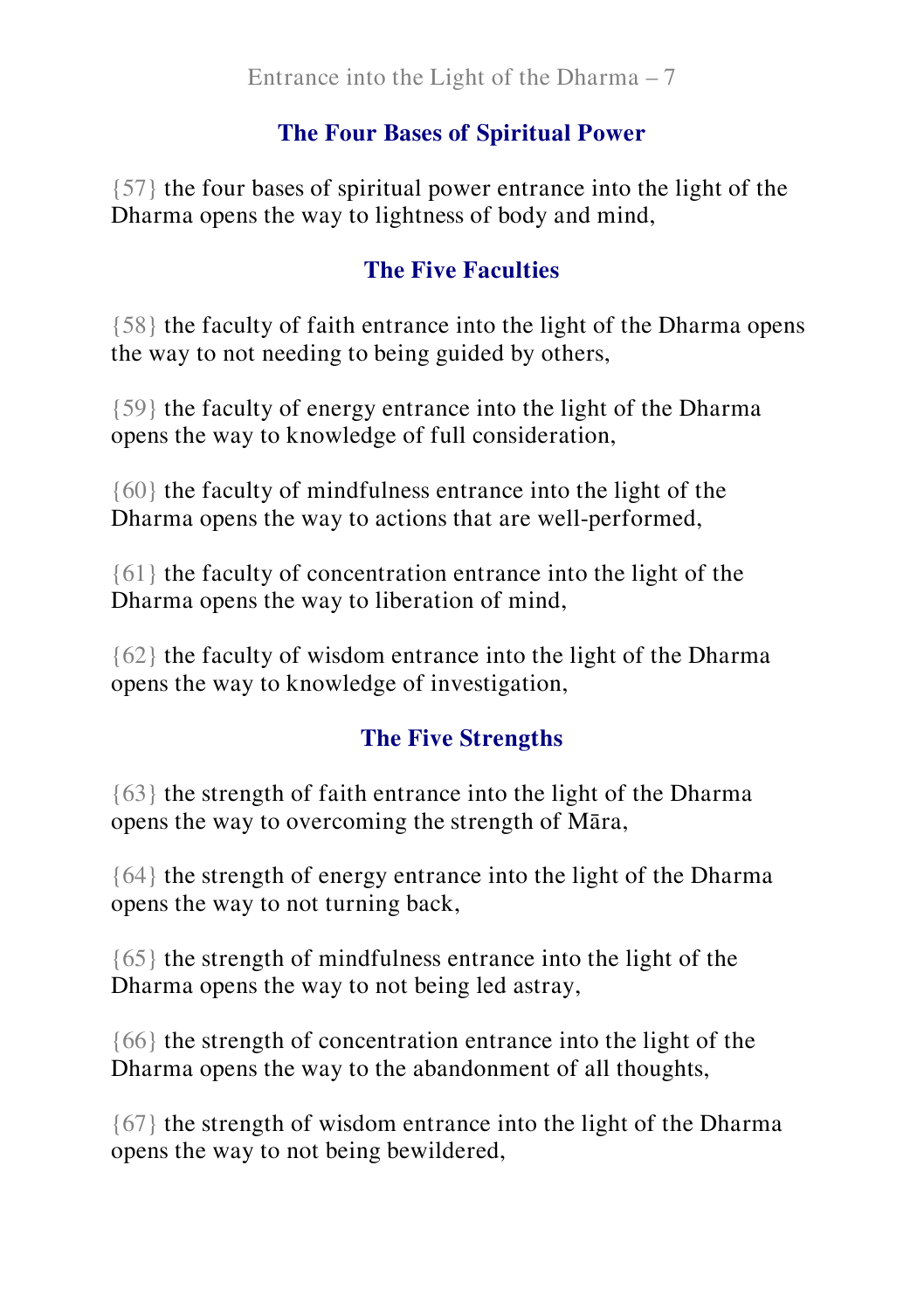#### **The Seven Factors of Awakening**

{68} the mindfulness factor of awakening entrance into the light of the Dharma opens the way to proper knowledge of dharmas,

{69} the investigation of the (nature of) dharmas factor of awakening entrance into the light of the Dharma opens the way to the fulfilment of all dharmas,

{70} the energy factor of awakening entrance into the light of the Dharma opens the way to manifold intelligence,

{71} the joy factor of awakening entrance into the light of the Dharma opens the way to the possession of concentration,

{72} the tranquillity factor of awakening entrance into the light of the Dharma opens the way to the performance of what is to be done,

{73} the concentration factor of awakening entrance into the light of the Dharma opens the way to understanding of the equality (of things),

{74} the equanimity factor of awakening entrance into the light of the Dharma opens the way to disgust with all rebirths,

#### **The Noble Eightfold Path**

{75} the right view entrance into the light of the Dharma opens the way to proceeding systematically,

{76} the right thought entrance into the light of the Dharma opens the way to the abandonment of all imaginings, assumptions and presuppositions,

{77} the right speech entrance into the light of the Dharma opens the way to understanding the equally ephemeral nature of all sounds, cries, noises, sentences and readings,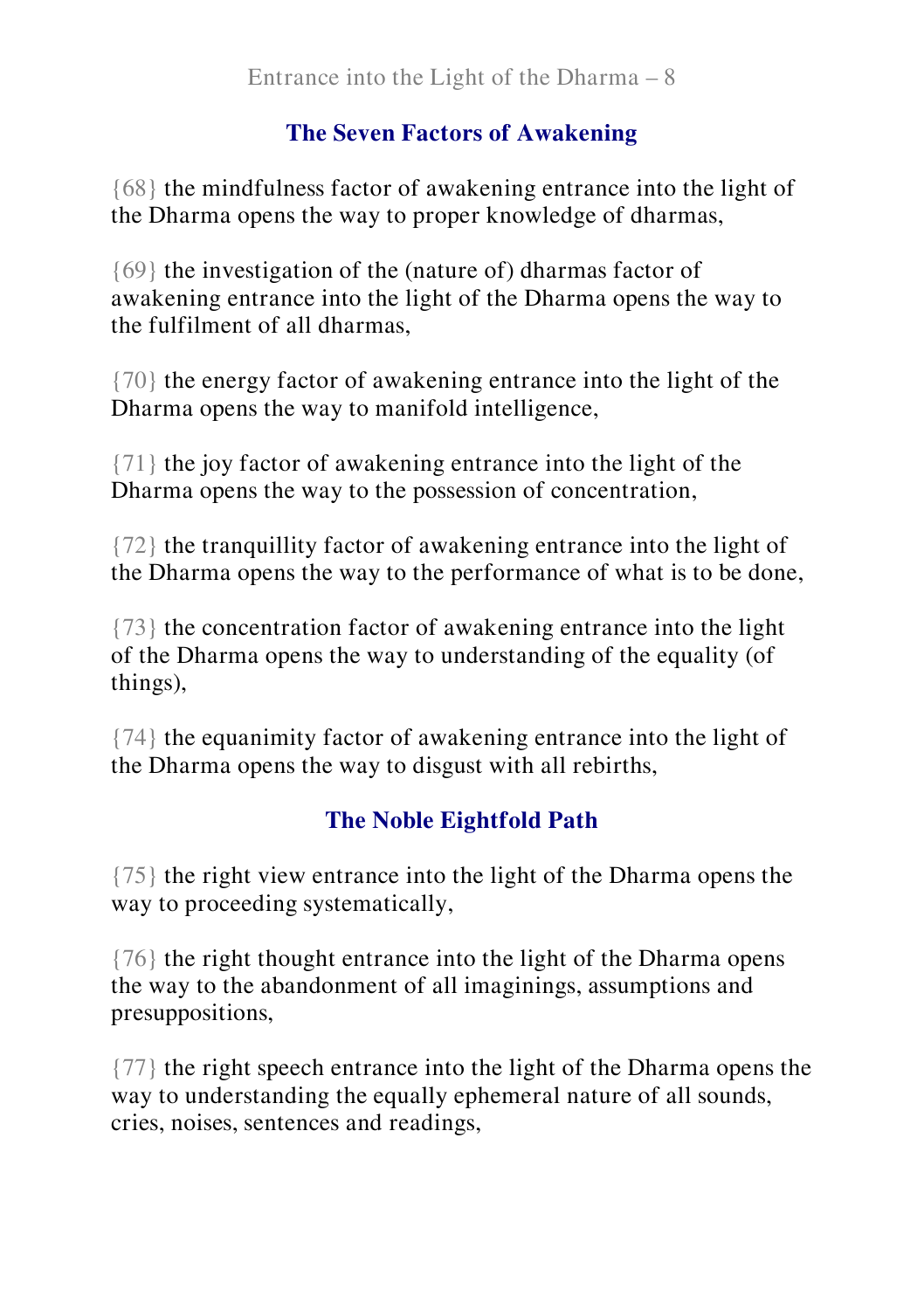{78} the right action entrance into the light of the Dharma opens the way to a lack of intentional deeds and a lack of results,

{79} the right livelihood entrance into the light of the Dharma opens the way to the calming down of all impulses,

{80} the right endeavour entrance into the light of the Dharma opens the way to going to the further shore,

{81} the right mindfulness entrance into the light of the Dharma opens the way to not applying the mind to mindlessness,

{82} the right concentration entrance into the light of the Dharma opens the way to the acquisition of concentration and a mind free of anger,

{83} the mind set on awakening entrance into the light of the Dharma opens the way to not cutting off the lineage of the three treasures,

{84} the (right) inclination entrance into the light of the Dharma opens the way to not longing for the inferior vehicle,

{85} the (right) determination entrance into the light of the Dharma opens the way to dependence on the noble Buddha, Dharma and so on,

{86} the application entrance into the light of the Dharma opens the way to the fulfilment of all wholesome things,

#### **The Six Perfections**

{87} the perfection of generosity entrance into the light of the Dharma opens the way to purification of the marks and secondary characteristics, and of the Buddha fields, and to the maturing of beings who are selfish,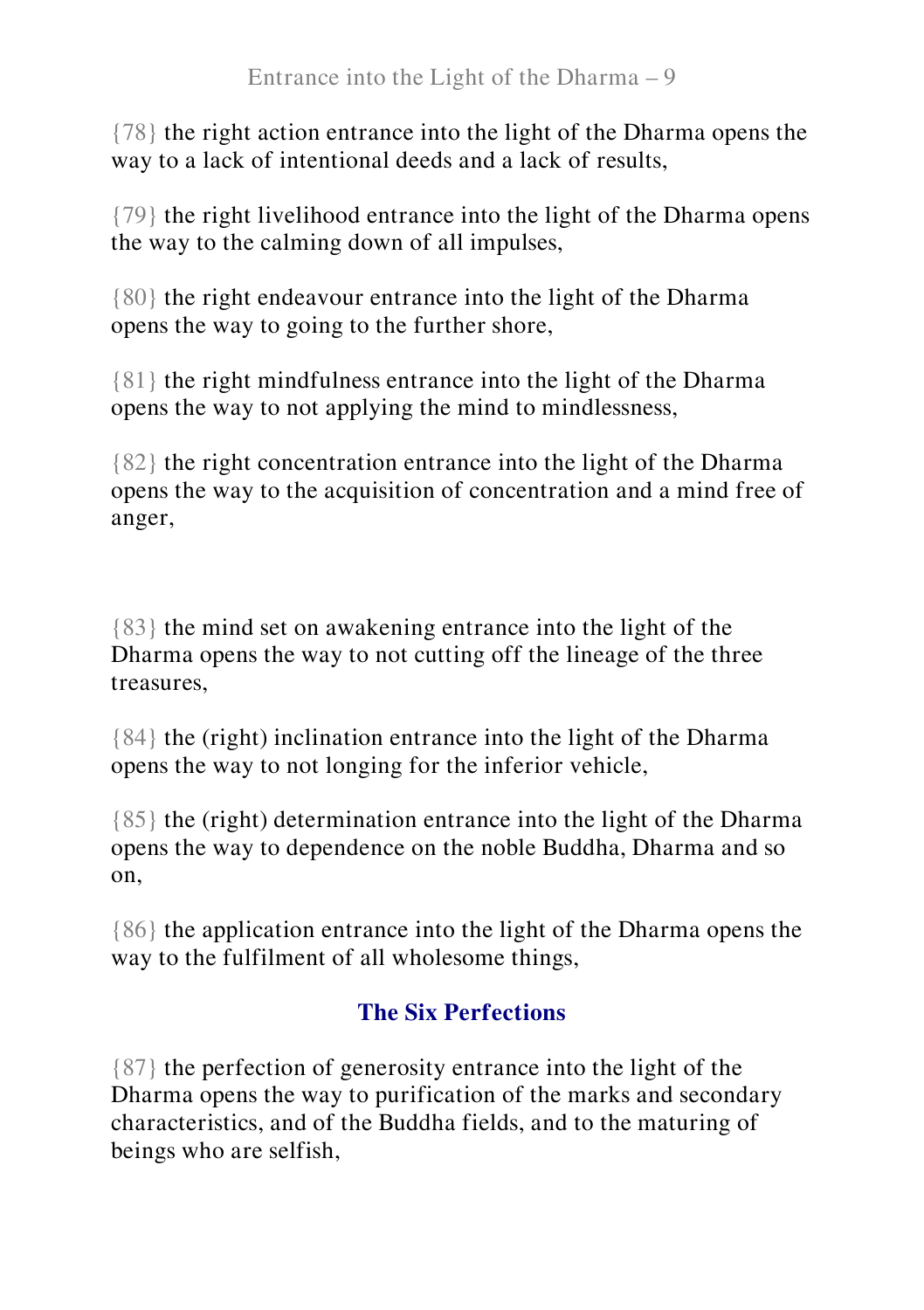{88} the perfection of virtue entrance into the light of the Dharma opens the way to overcoming all inopportune downfalls, and to the maturing of beings with poor virtue,

{89} the perfection of patience entrance into the light of the Dharma opens the way to the abandonment of all ill-will, stubbornness, faults, conceits, intoxications and arrogance, and to the maturing of beings whose minds are corrupted,

{90} the perfection of energy entrance into the light of the Dharma opens the way to crossing over to the attainment of all roots of wholesomeness, and to the maturing of beings who are lazy,

{91} the perfection of meditation entrance into the light of the Dharma opens the way to the arising of all knowledges and deep knowledges, and to the maturing of beings whose minds are scattered,

{92} the perfection of wisdom entrance into the light of the Dharma opens the way to the abandonment of views based on ignorance, delusion, darkness and blindness, and to the maturing of beings without wisdom,

{93} the skill in means entrance into the light of the Dharma opens the way to exhibiting the posture of beings who act according to resolution, and to the non-destruction of all Buddha-Dharma,

{94} the four bases of sympathy entrance into the light of the Dharma opens the way to sympathy for beings, to attainment of awakening, and to consideration of the attainment of the Dharma,

{95} the mature being entrance into the light of the Dharma opens the way to a lack of claim on one's own happiness, and to nonweariness with the conclusion,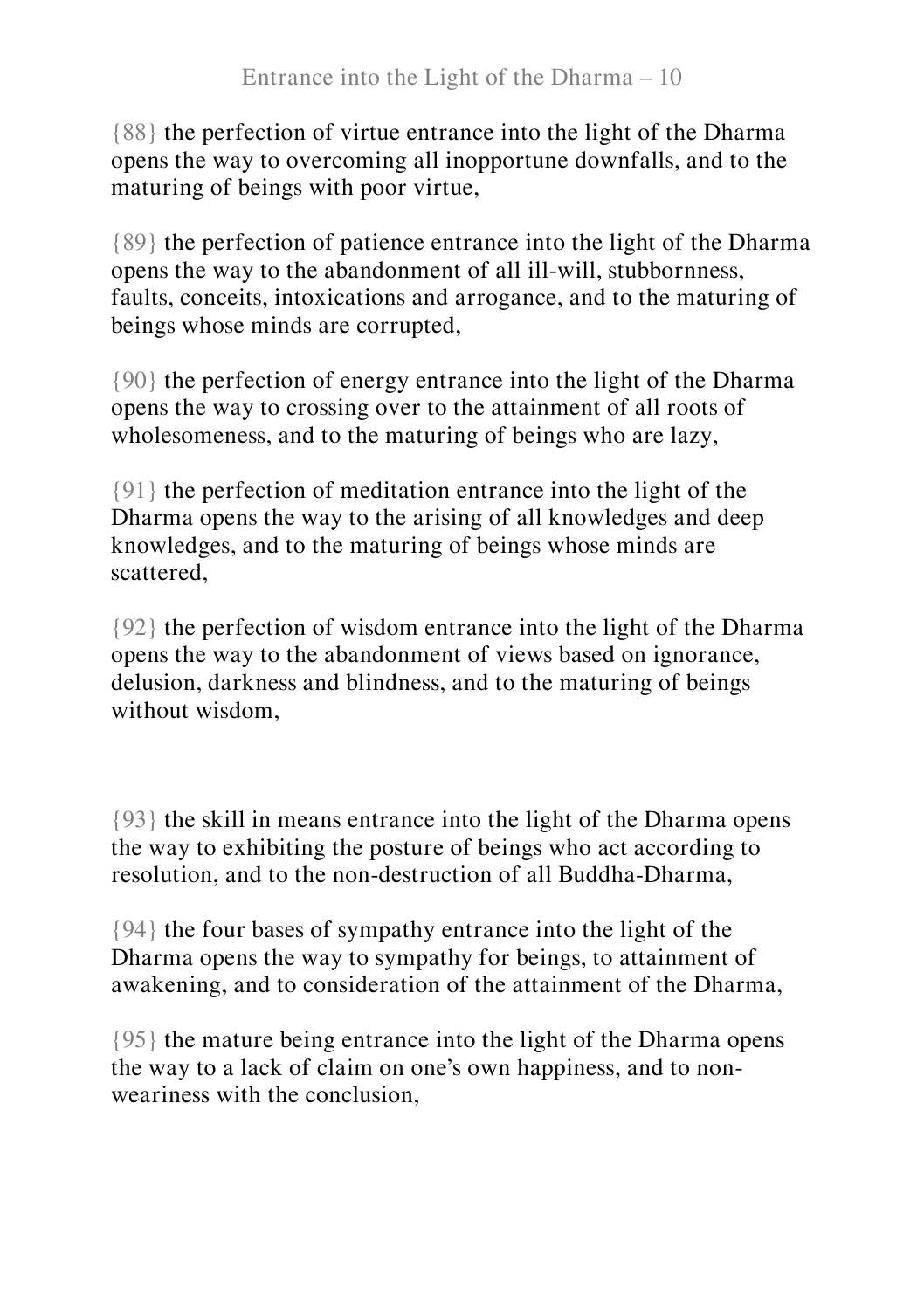{96} the embracing of the True Dharma entrance into the light of the Dharma opens the way to the abandonment of the defilements of all beings,

#### **The Four Requisites**

{97} the requisite of merits entrance into the light of the Dharma opens the way to the serving of all beings,

{98} the requisite of knowledge entrance into the light of the Dharma opens the way to the fulfilment of the ten strengths,

{99} the requisite of calm entrance into the light of the Dharma opens the way to the acquisition of the concentration of a Realised One,

{100} the requisite of insight entrance into the light of the Dharma opens the way to the acquisition of the wisdom-eye,

#### **Four Analytical Knowledges**

{101} the attainment of the (four) analytical knowledges entrance into the light of the Dharma opens the way to the acquisition of the Dharma-eye,

#### **Four Reliances**

{102} the attainment of the (four) reliances entrance into the light of the Dharma opens the way to the acquisition of the Buddha-eye,

#### **Four Retentions**

{103} the acquisition of the (four) retentions entrance into the light of the Dharma opens the way to bearing in mind the speech of all the Buddhas,